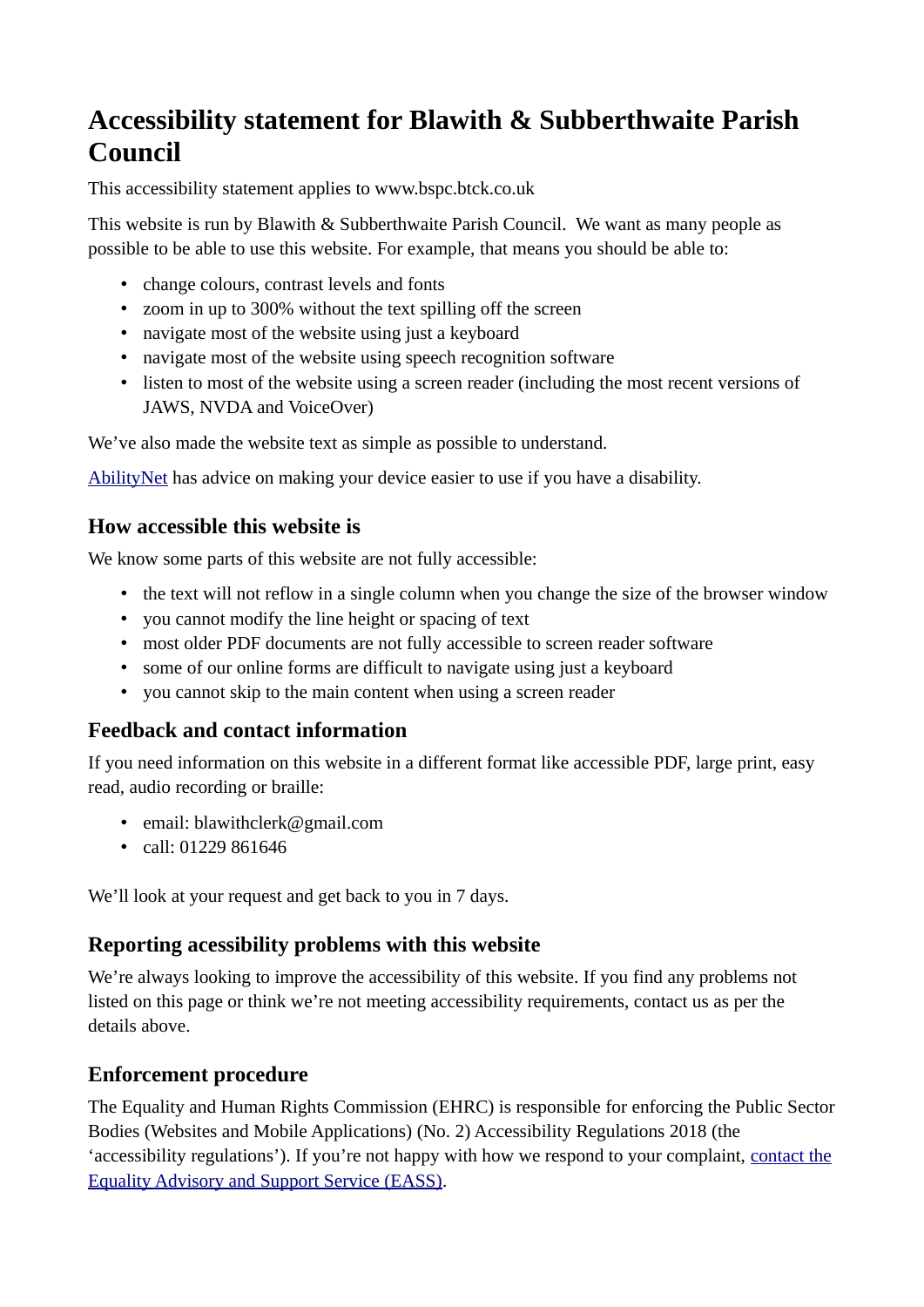[Note: if your organisation is based in Northern Ireland, refer users who want to complain to the Equalities Commission for Northern Ireland (ECNI) instead of the EASS and EHRC.]

# **Contacting us by phone or visiting us in person**

We provide a text relay service for people who are D/deaf, hearing impaired or have a speech impediment.

Our offices have audio induction loops, or if you contact us before your visit we can arrange a British Sign Language (BSL) interpreter.

Find out how to contact us [add link to contact details page].

# **Technical information about this website's accessibility**

Blawith & Subberthwaite Parish Council is committed to making its website accessible, in accordance with the Public Sector Bodies (Websites and Mobile Applications) (No. 2) Accessibility Regulations 2018.

### **Compliance status**

This website is partially compliant with the [Web Content Accessibility Guidelines version 2.1](https://www.w3.org/TR/WCAG21/) AA standard.

## **Non-accessible content**

The content listed below is non-accessible for the following reasons.

Archive PDF's produced before compliance date of 23<sup>rd</sup> September, 2020

### **Non-compliance with the accessibility regulations**

- accessibility problems
	- scanned pdfs are not accessible
	- Images require a descriptive element

### **Disproportionate burden**

#### **Navigation and accessing information**

There's no way to skip the repeated content in the page header (for example, a 'skip to main content' option).

It's not always possible to change the device orientation from horizontal to vertical without making it more difficult to view the content.

It's not possible for users to change text size without some of the content overlapping.

#### **Interactive tools and transactions**

Some of our interactive forms are difficult to navigate using a keyboard. For example, because some form controls are missing a 'label' tag.